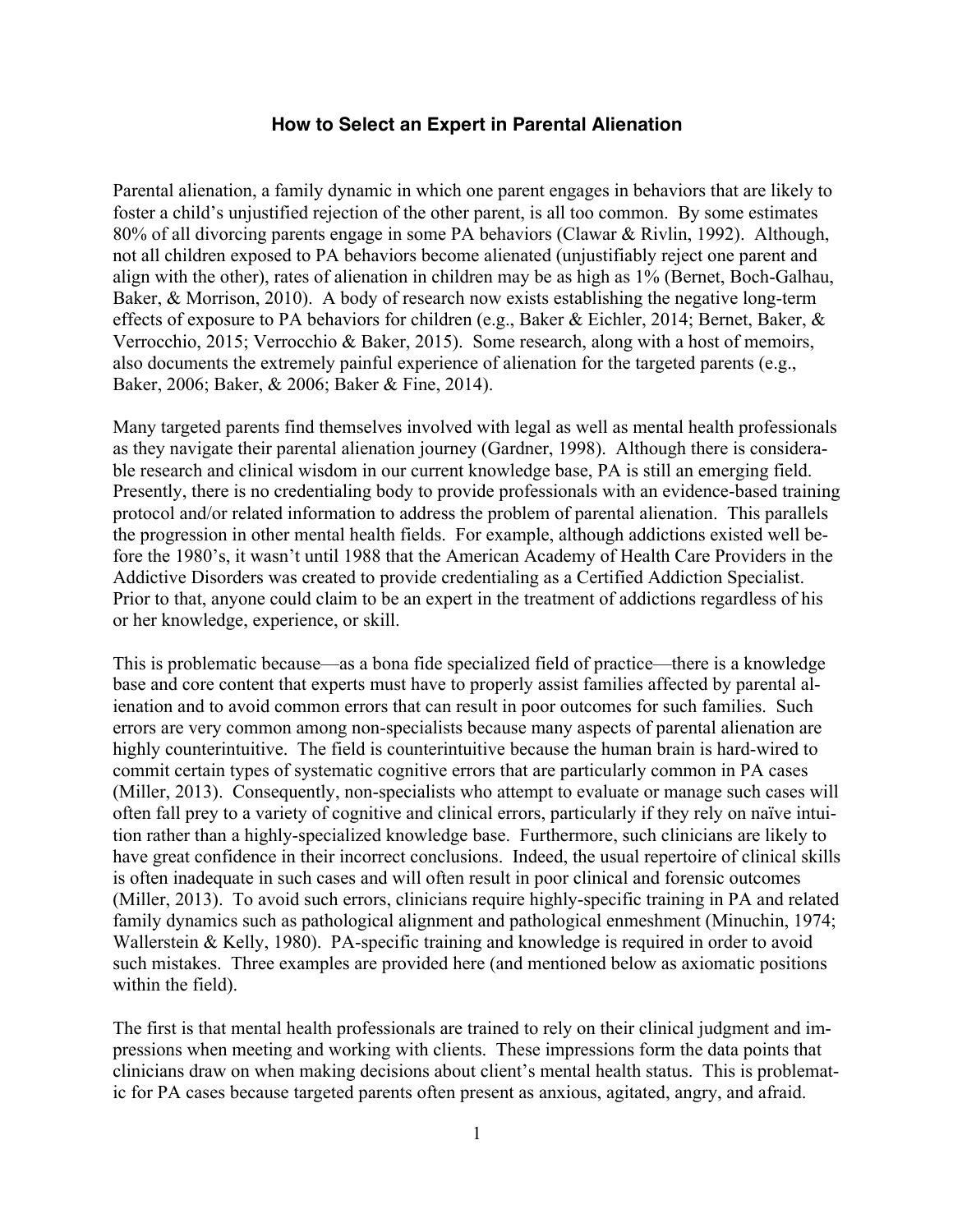Having sustained severe psychological and emotional trauma, they are in crisis mode and will therefore often make a poor first impression. They may have pressured speech. They may display psychomotor agitation. They may avoid eye contact. They may interrupt the clinician. They may appear to have an agenda and may even appear paranoid or delusional because they are likely to believe—accurately, if the case is indeed one of PA—that the other parent is trying to undermine their relationship with their child. They are also likely to appear defensive and not unreasonably—be unwilling to take responsibility for causing the crisis. In contrast, alienating parents are likely to make an excellent first impression. They present as cool, calm, charming, and convincing. They are poised and in command of their emotions. They are basking in the glow of victory—of their children's professed preference for them and emphatic rejection of the other parent. To a PA novice (regardless of how experienced the clinician might be with other types of cases) the parents' contrasting presentations may seem genuine and come to dominate hypothesis generation and clinical decision-making as to the family dynamics. The children's complaints about the targeted parent may appear well-founded and their preference for the alienating parent may appear reasonable. Non-specialists who fail to recognize this characteristic pattern—i.e., that targeted parents generally present poorly and alienating parents generally present well—are likely to accept the alienating parent's version of events, especially when provided with an almost identical history by the child(ren). They are also likely to find the alienating parent more pleasant and likeable, and thus more sympathetic.

The second counterintuitive aspect of PA, one that is rarely appreciated by non-specialists, is that in moderate and severe cases the alienation is usually accompanied by pathological enmeshment. This is problematic because unless the observer or evaluator has extensive expertise in this area, pathological enmeshment appears to be—and could be mistaken for—healthy bonding—a close, loving, healthy, parent-child relationship. Evaluators who mistake enmeshment for healthy bonding fail to appreciate the serious psychopathology that is typical of enmeshed parents including pathological dependence or co-dependence, delusional thinking, and severe boundary violations. Such observers may also fail to appreciate that an enmeshed child has lost his or her identity, sense of self, individuality, autonomy, and critical reasoning skills to the point that he or she has become an extension of, and proxy for, the parent. This is potentially catastrophic in the setting of a custody dispute because the clinician or custody evaluator, having made these mistakes (often with great confidence), may then recommend that sole custody be awarded to the pathologically-enmeshed parent. If this happens, the child has been entrusted to a deeplydisturbed, personality-disordered, abusive parent who is incapable of putting the child's needs ahead of his or her own. Indeed, in our collective experience, when cases of severe alienation and enmeshment are evaluated by professionals who are not bona fide specialists in alienation and estrangement such errors are common.

Third, a non-PA specialist is unlikely to know how to differentiate an abused child from an alienated child. Alienated children present as extremely angry, rude, aggressive, and provocative towards the targeted parent. They are likely to deny ever having had a good relationship with that parent and are unlikely to express any interest in repairing the relationship in the future. While this may appear to be a rational response to abusive parenting, it is actually not the ex-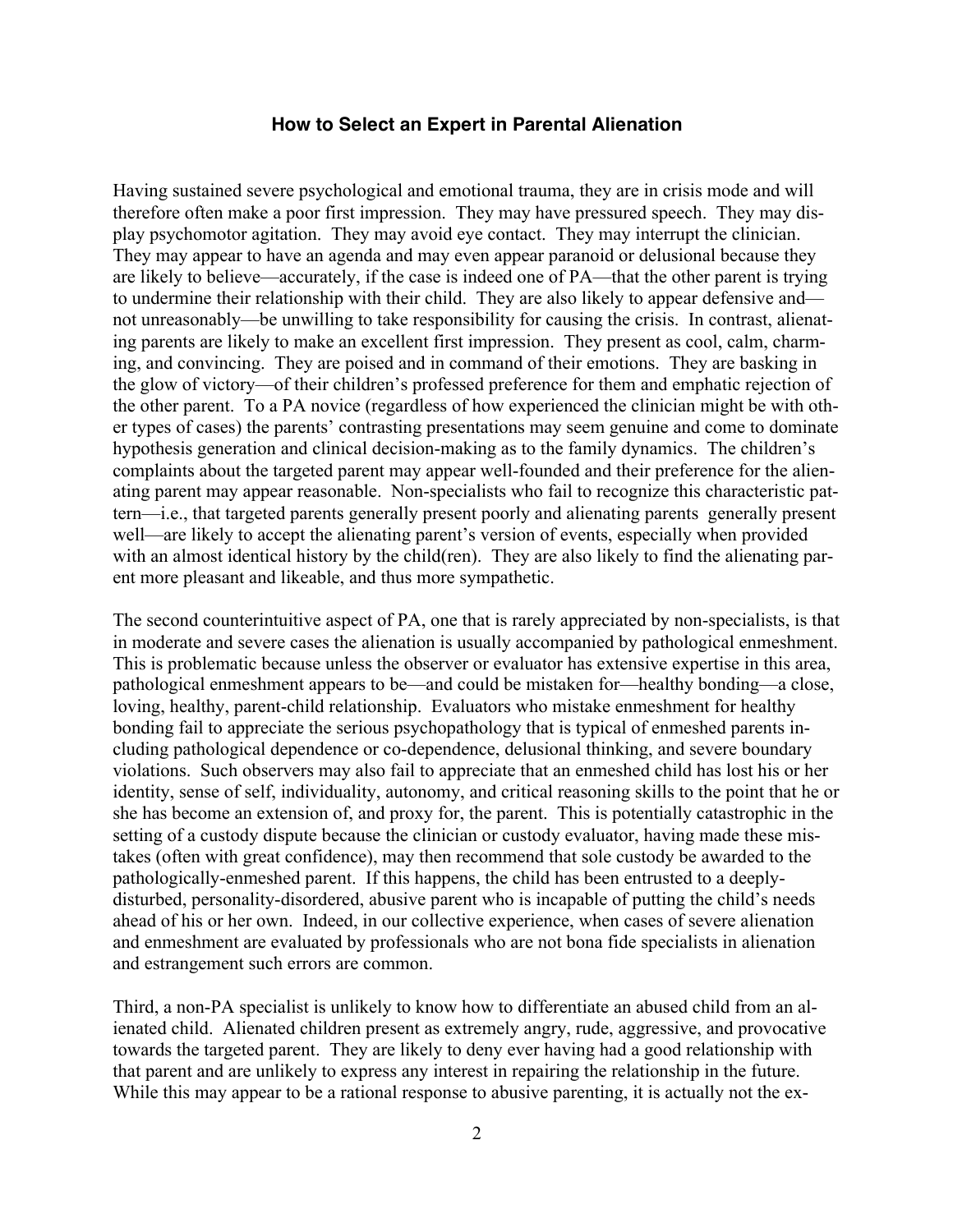pected response from an abused child. Research and the clinical literature consistently report that abused children generally cling to and are protective of the abusive parent. They want to repair the relationship and forgive the abuser, and they are likely to deny or minimize past abuse (Baker & Schneiderman, 2015; Clawar & Rivlin, 2013; Gottlieb, 2012). In fact, it is only alienated children who demonstrate a particular clinical picture which may—to the untrained clinician—appear to be consistent with maltreatment.

In sum, there is a knowledge base in the field of parental alienation that has been gathered through academic research and expert clinical observation and shared among experts but that is not yet routinely available to front-line clinicians in the form of a credentialing or training protocol. In the absence of such credentialing, any mental health professional can assume the title of an "alienation expert" with respect to diagnosis, intervention, or treatment regardless of his or her level of actual knowledge. Because we believe that some mental health professionals naively or otherwise claim to be PA experts when in fact they are not, we have come together to provide targeted parents with some guidelines for differentiating true PA specialists from non-specialists or pseudo-specialists.

Our motivation for undertaking this effort was that we understand how horrible it is for targeted parents to have their relationship with their beloved child undermined, disrupted, or damaged by a third party, either the other parent or some other alienator. Collectively, we have worked with several thousand parents who want to protect their children from this terrible form of child abuse.

We know that many targeted parents are avid consumers of PA knowledge and strive to educate themselves about this problem. We have come together, as experts in the field, to help such parents weed through the myriad resources now available on and off-line and to help them identify accurate and reliable information. Regrettably, some professionals claim to be experts in PA when, in fact, they lack the necessary background, credentials, or expertise to properly advise parents in this regard. Worse, some of these self-proclaimed "experts" promote ideas that are inconsistent with well-established scientific principles—that is, their opinions and theories are in conflict with generally-accepted, evidence-based scientific understanding about what PA is and how to remedy it.

Unfortunately, it is not always easy for non-scientists to distinguish between good science and bad science—or between science and pseudoscience. As the field has grown, and as more and more is written, there has been an explosion of information on the subject of parental alienation. There are multiple websites, YouTube videos, blogs, and Facebook pages devoted to the subject. When sifting through this abundance of information, it is important to understand that some statements and sources are more accurate than others. Likewise, some "experts" are more scientific than others. The purpose of this brief paper is to help targeted parents identify who is and is not truly an expert in the field.

The rest of this paper is divided into two sections. First, we present some guidelines as to what a targeted parent should look for with respect to the background, experience, and credentials of a genuine expert. Second, we identify core information, fundamental points, and basic concepts to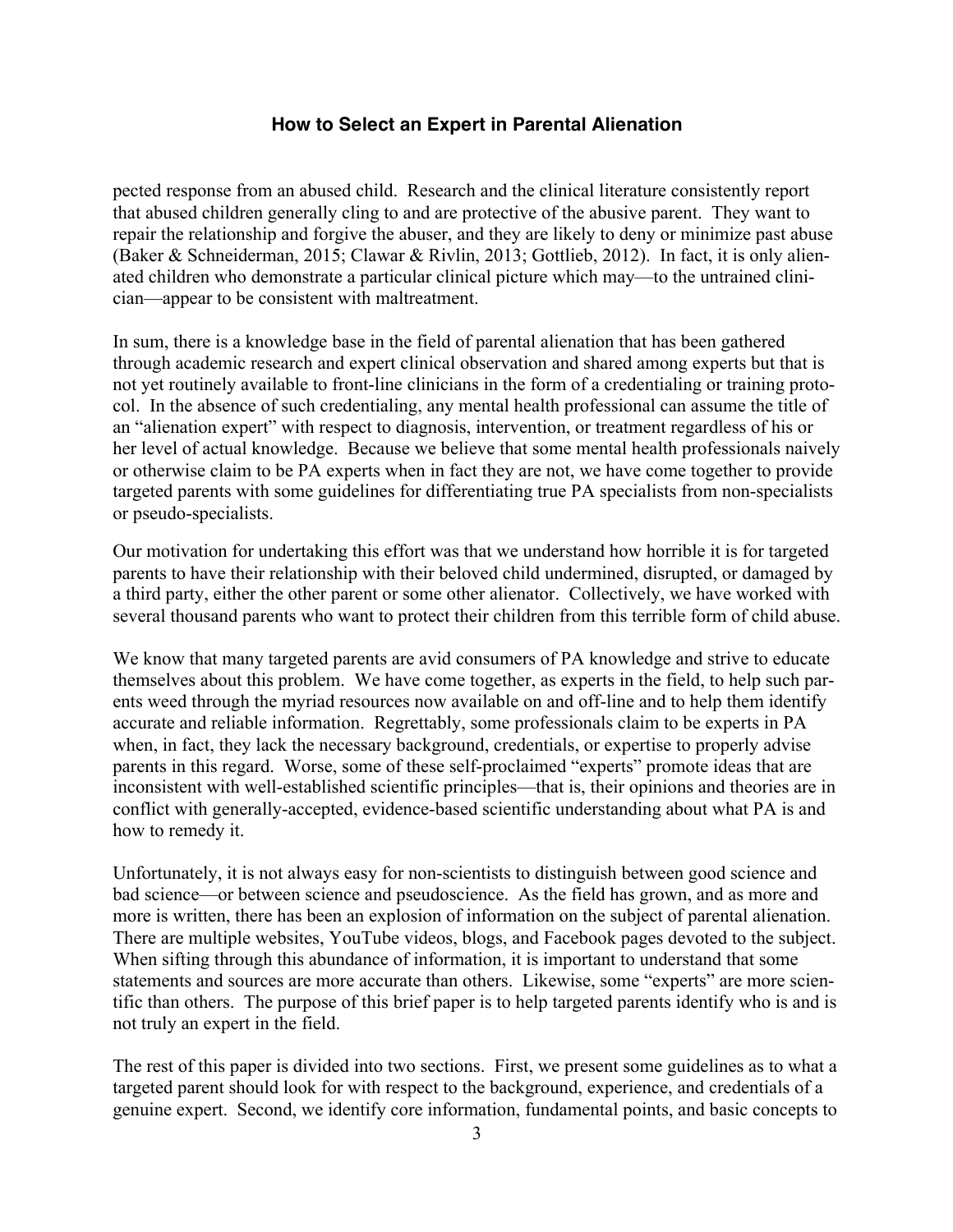which an expert should subscribe. These basic premises have been scientifically validated and are neither controversial nor debatable among genuine experts who are credible specialists in alienation and estrangement. No genuine expert in PA should disagree with any of these ideas they are axiomatic within the field.

### **Factors to Consider When Selecting an Alienation Expert**

The qualifications below can be used as a checklist to identify true expertise as opposed to limited or pseudo-expertise. It is imperative for the expert to have a strong background and training in relevant areas—rooted in sound science and the scientific method. While experience as a targeted/alienated parent, or perhaps a formerly-alienated child, can be very helpful, personal experience alone is not enough. We believe that it is this scientific educational background—applied to the phenomenon of PA—that separates truth from ideology, fact from fiction, and good advice from bad. Though a genuine expert might not meet every one of these criteria—for instance, an excellent clinician might not have published any scientific papers—a true expert should have most of these.

- 1. An advanced degree (masters or doctoral) from an accredited educational institution in a relevant discipline or field. This is not meant to trivialize the importance of some lay counselors and coaches who, through experience and/or "on-the-job training" may have much to offer, but it is critical for targeted parents to understand that, in general, PA is a complex, complicated problem that generally requires substantial scientific understanding and professional expertise.
- 2. A deep, extensive knowledge of the clinical literature regarding pathological alignment, alienation and estrangement, and pathological enmeshment, as well substantial knowledge and understanding of borderline, narcissistic, and sociopathic personality disorders. The reason for the latter point is that such personality disorders are not only common among alienating parents (and virtually ubiquitous among severe alienators), but are often missed by nonspecialists, in part because individuals with these disorders tend to be master manipulators who are charming and highly-skilled at managing first impressions. They also tend to be pathologically dependent which helps to explain the pathological enmeshment with the child.
- 3. Authored or co-authored published works regarding PA in peer-reviewed publications. (Selfpublication does not meet this criterion.)
- 4. Completed educational programs or other training by qualified experts in relevant areas. These training programs should be recent and should include advances in research and evidencebased practice.
- 5. Provided Continuing Education (CE) training to mental health professionals or Continuing Legal Education (CLE) to legal professionals on parental alienation. CE and CLE training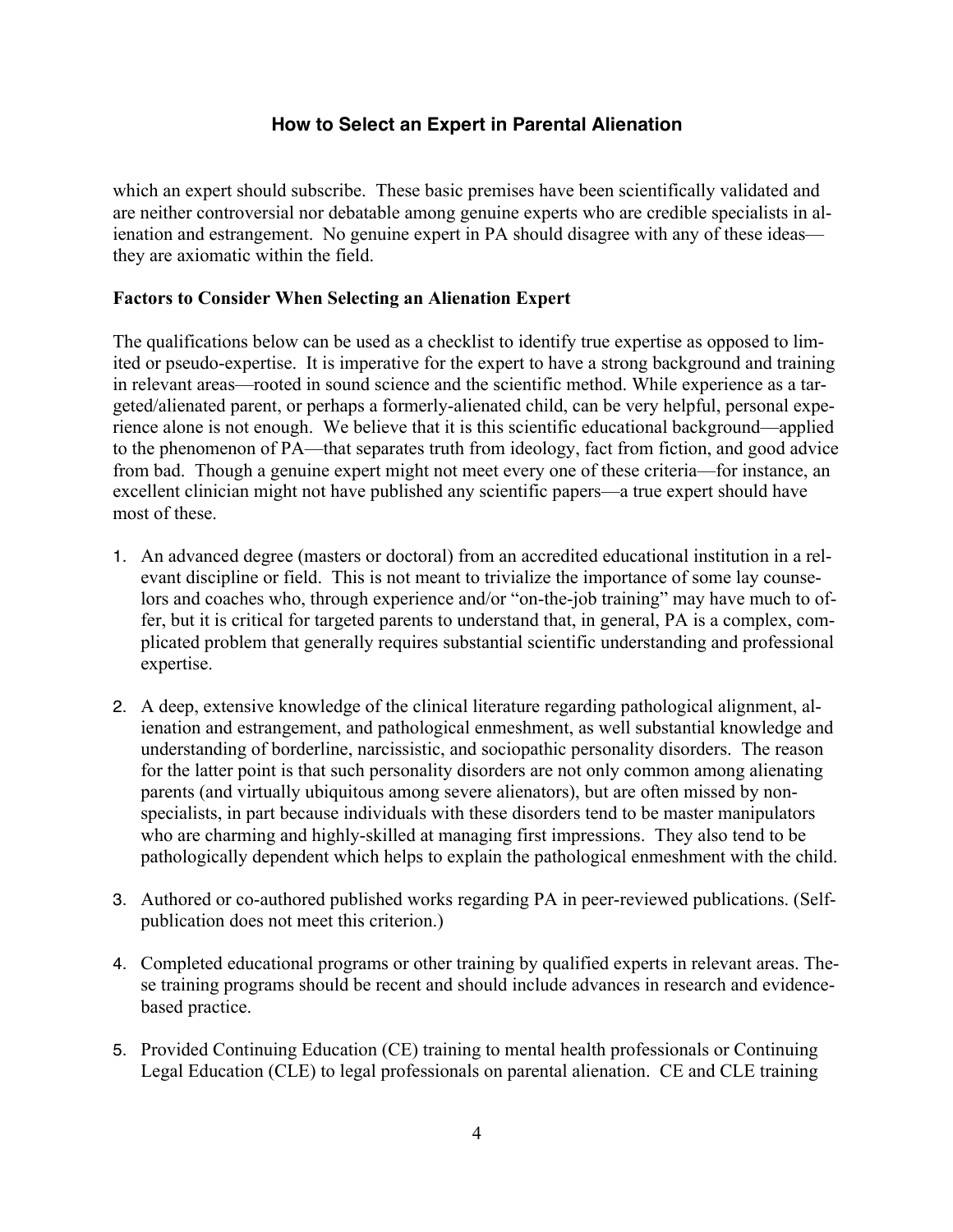experience suggests the presenter is a recognized expert in the subject matter he or she is teaching.

- 6. Qualified as an expert in a court of law with respect to PA and related issues.
- 7. Maintained an ongoing, collaborative communication with other experts in PA in order to benefit from an exchange of ideas and recent advances in the field.

# **Scientifically-Derived Consensus Regarding Parental Alienation**

PA was first described decades ago, and has been given a variety of names. As the problem has become better recognized, our understanding has become increasingly refined. Evidence-based practice dictates that the key elements—the various "moving parts"—of PA must be examined and tested through using the scientific method. The following expert consensus opinions are the result of this process and form the foundation of our current understanding of alienation and related issues.

- 1. Alienated children present very differently than estranged children. The similarities are superficial. Although both alienated children and estranged children will often align with one parent over the other, to expert eyes—by which we mean a professional who specializes in alienation and estrangement—it is usually straightforward, if not easy, to distinguish between the two. On the other hand, the differences are often missed by non-specialists.
- 2. Many aspects of identification and treatment of PA are counterintuitive. For example, alienated children often appear to have a healthy bond with the alienating parent although it is actually an unhealthy, enmeshed relationship. Many alienating parents present well to evaluators and courts although they are actually engaging in destructive behaviors. Many targeted parents appear anxious and agitated despite being healthy and competent. For this reason, only a qualified PA specialist should conduct this work.
- 3. Children rarely reject a parent—even an abusive parent. Therefore, in the absence of bona fide abuse or neglect, when a child strongly aligns with one parent and emphatically rejects the other, that pattern strongly suggests alienation—not estrangement.
- 4. Clinicians and other professionals should carefully consider severity. PA is typically a progressive process in which—sometimes gradually, sometimes suddenly—the child begins to resist contact with and/or reject the previously-loved targeted parent. Severity should be identified as mild, moderate, or severe. This is important because, among other things, it allows the examiner to identify early warning signs of PA which, in turn, permits a qualified clinician to provide interventions in ways that are customized and appropriate for the level of severity.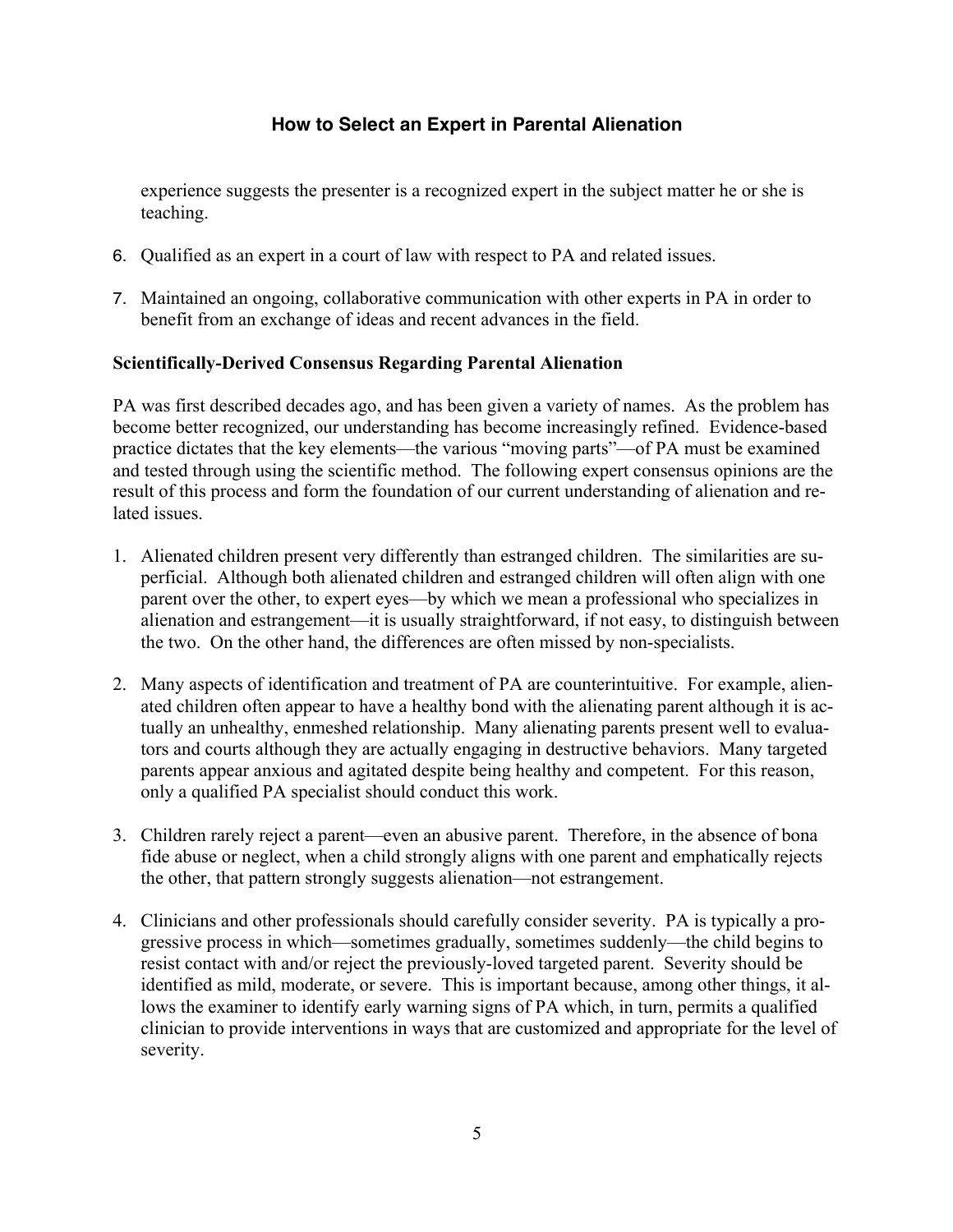- 5. The work of Dr. Richard Gardner (e.g., 1998), a child psychiatrist, provided a theoretical framework and conceptual model for understanding the phenomenon. His original insights have since been validated by both researchers and clinicians. His work was based on sound scientific principles and generally-accepted standards of psychiatric practice.
- 6. The eight manifestations of parental alienation first identified by Dr. Gardner are generallyaccepted and valid. Although others have been identified, the original eight are wellestablished as valid and useful indicators of alienation, and are rarely, if ever, seen with estrangement. They have been tested empirically and found to be accurate, valid, and reliable.
- 7. The seventeen alienation behaviors described by Dr. Amy J.L. Baker are research-supported and evidence-based. They provide a valid and reliable set of useful indicators with which to assess the behavior of favored parents with respect to PA.
- 8. Although some cases are hybrids, the assertion that most cases are hybrids (meaning a mix of alienation and estrangement) is not supported by the clinical literature.
- 9. Children do not have the cognitive maturity or the capacity to make an informed decision about whether to have a relationship with a parent. They cannot imagine the implications of having a parent absent from their lives, and do not necessarily know what is in their best interest. Nor do they genuinely want the power to cut a parent out of their lives.
- 10. Children (and adults) can be unduly influenced by emotional manipulation to act against their own best interests. They can be misled to believe things that are not true, even about a parent. It is possible to induce false memories in children and/or to program children to relate events—often sincerely and convincingly (at least to naïve or unwary observers)—that, in fact, did not take place or did not take place in the way described.
- 11. Many, but not necessarily all, alienating parents have one or more personality disorders (typically of the borderline, narcissistic and/or sociopathic type). The more extreme or severe the alienating behavior, the more likely it is that the alienating parent has an underlying personality disorder.
- 12. Parental alienation is a form of child abuse, specifically psychological and emotional abuse. It meets the diagnostic criteria for child psychological abuse as described in the Diagnostic and Statistical Manual of Mental Disorders (the DSM-5) published by the American Psychiatric Association (2013).
- 13. Although Dr. Gardner popularized the concept and clarified many of the definitions and subsets inherent in the determination of what PA means, its development, and its deleterious effects upon the family, the concept appeared long before Dr. Gardner first wrote about the problem in 1985.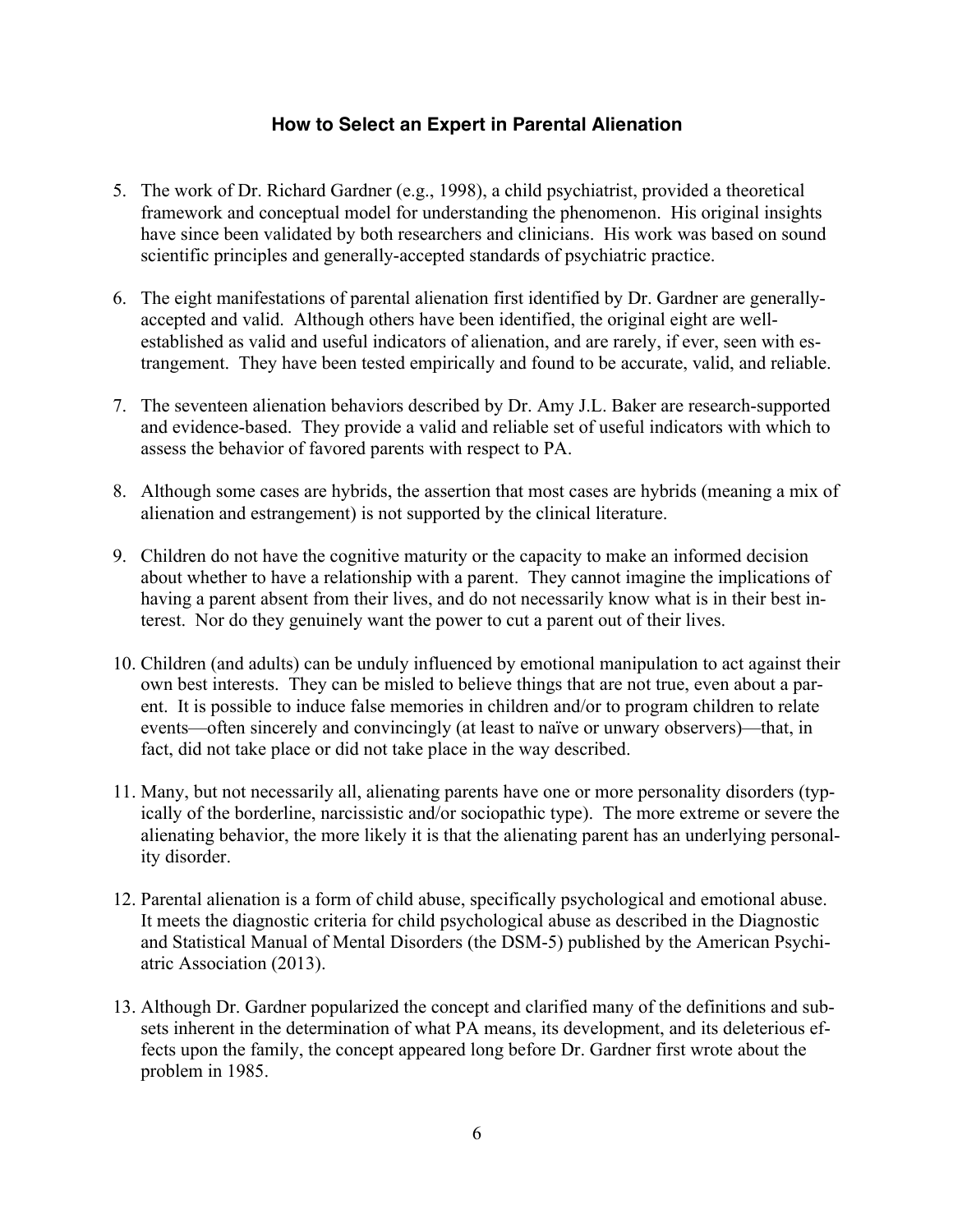- 14. The model provided by Dr. Gardner has provided an excellent framework for both diagnosis and treatment. Although it has been refined and enhanced over the past 30 years, the basic concepts remain valid. Virtually all of the successful treatment programs for PA are based on his original model. Despite unsupported claims to the contrary, no alternative model has been shown to be clinically, theoretically, or scientifically superior. For the most part, proposed alternatives provide little or no outcome data and/or appear to be neither clinically, nor theoretically, nor scientifically sound.
- 15. Only reunification therapy provided by a PA specialist who thoroughly understands the clinical and scientific points in this paper, and whose treatment plan is highly-customized for PA based on sound scientific evidence and clinical outcome data, is recommended. Team-based "intensive reunification therapy" is appropriate in treating moderate to severe alienation while traditional in-office, out-patient reunification therapy may have its place when considering treatment for mild alienation. The treatment should be appropriately matched to the family.

We hope this information will be helpful in obtaining qualified advice or assistance.

Amy J. L. Baker, Ph.D. Steven G. Miller, M.D. J. Michael Bone, Ph.D.

And in alphabetical order Katherine Andre, Ph.D. Rebecca Bailey, Ph.D. William Bernet, M.D. Doug Darnall, Ph.D. Robert Evans, Ph.D . Linda Kase Gottlieb, LMFT, LCSW-R Demosthenes Lorandos, Ph.D., J.D. Kathleen Reay, Ph.D. S. Richard Sauber, Ph.D.

#### **References and Recommended Reading**

Baker, A.J.L. (2007). *Adult children of parental alienation syndrome: Breaking the ties that bind*. New York, NY: W.W. Norton.

Baker, A.J.L. (2006). The power of stories: Stories about power: Why therapists and clients should read stories about the parental alienation syndrome. *American Journal of Family Therapy,34(3),* 191-203.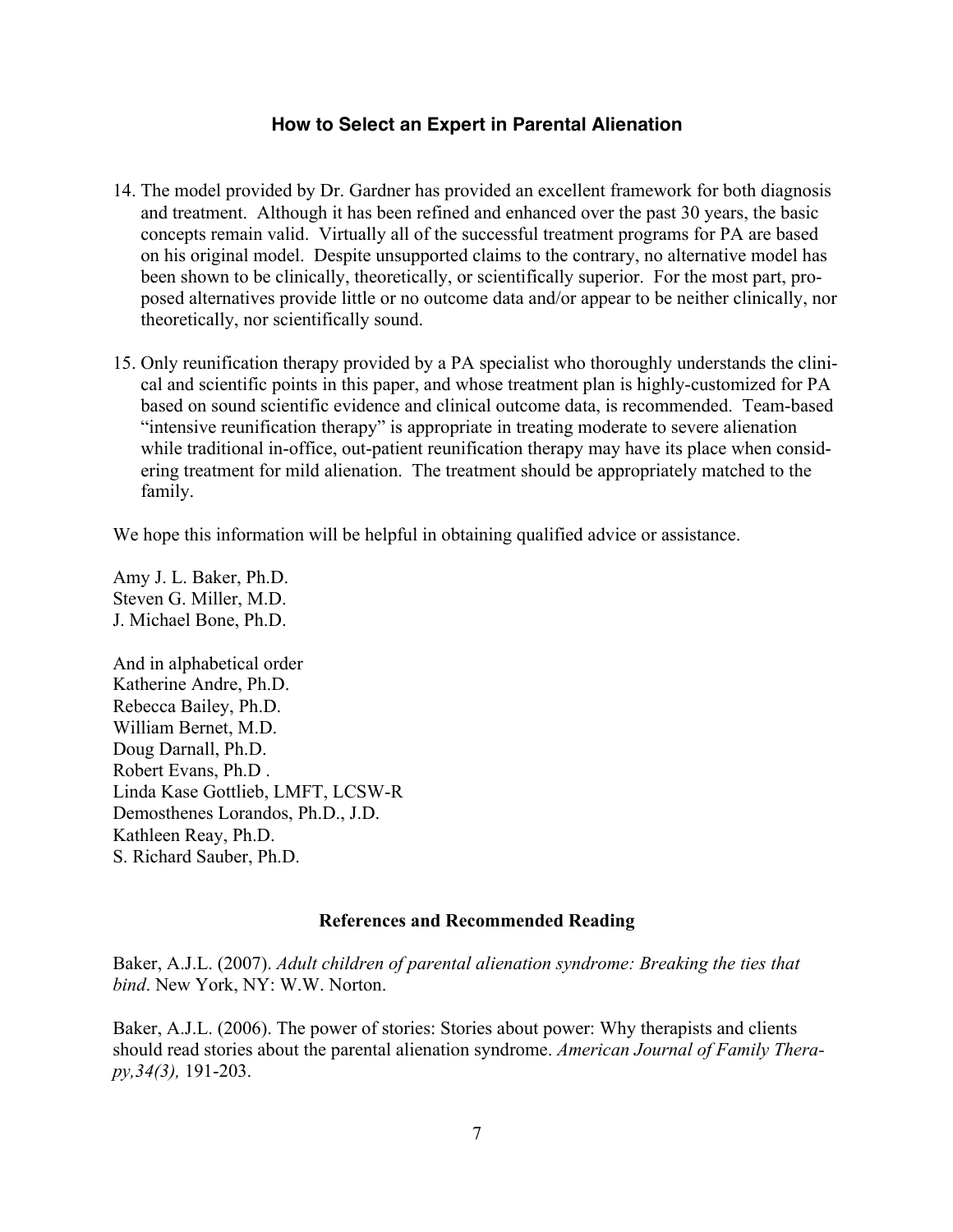Baker, A.J.L., & Andre, K. (2015). *Getting through my parents' divorce: A workbook for children coping with divorce, parental alienation, and loyalty conflicts.* Oakland, CA: New Harbinger Publications.

Baker, A.J.L, Bone, M., & Ludmer, B. (2014). *High conflict custody battle survival guide.* Oakland, CA: New Harbingers.

Baker, A.J.L., & Darnall, D. (2006). Behaviors and strategies of parental alienation: A survey of parental experiences. *Journal of Divorce and Remarriage, 45 (1/2),* 97-124.

Baker, A.J.L., & Eichler, A. (2014). College student childhood exposure to parental loyalty conflicts. *Families in Society, 95,*59-66.

Baker, A.J.L., & Fine, P. (2014). *Co-parenting with a toxic ex*: *What to do when your ex spouse tries to turn the kids against you.* Oakland, CA: New Harbinger Publications.

Baker, A.J.L., & Fine, P. (2014). *Surviving parental alienation: A journey of hope and healing*. Latham, MD: Rowman & Littlefield.

Baker, A. J. L., & Sauber, S. R. (Eds.) (2013). *Working with alienated children and families: A clinical guidebook*. New York: Routledge.

Baker, A.J.L., & Schneiderman, M. (2015). *Bonded to the abuser: How victims make sense of childhood abuse*. Latham, MD: Rowman & Littlefield.

Bernet, W., Baker, A.J.L., & Verrocchio, M.C. (2015). Symptom-Checklist-90-Revised Scores in Adult Children Exposed to Alienating Behaviors: An Italian Sample. *Journal of Forensic Sciences, 60(2),* 357-362.

Bernet, W., Boch-Galhau, W.v., Baker, A.J.L., & Morrison, S. (2010). Parental Alienation, DSM-V, and ICD-11. *American Journal of Family Therapy, 38*, 76-187.

Clawar, S. S., & Rivlin, B. V. (2013). *Children Held Hostage: Identifying brainwashed children, presenting a case, and crafting solutions,* 2nd ed. Chicago, IL: American Bar Association.

Darnall, D. (2010). *Beyond divorce casualties: Reunifying the alienated family*. Lantham, MD: Taylor Trade Publishing.

Gardner, R.A. (1998). *The parental alienation syndrome,* 2nd ed*.* Cresskill, NJ: Creative Therapeutics.